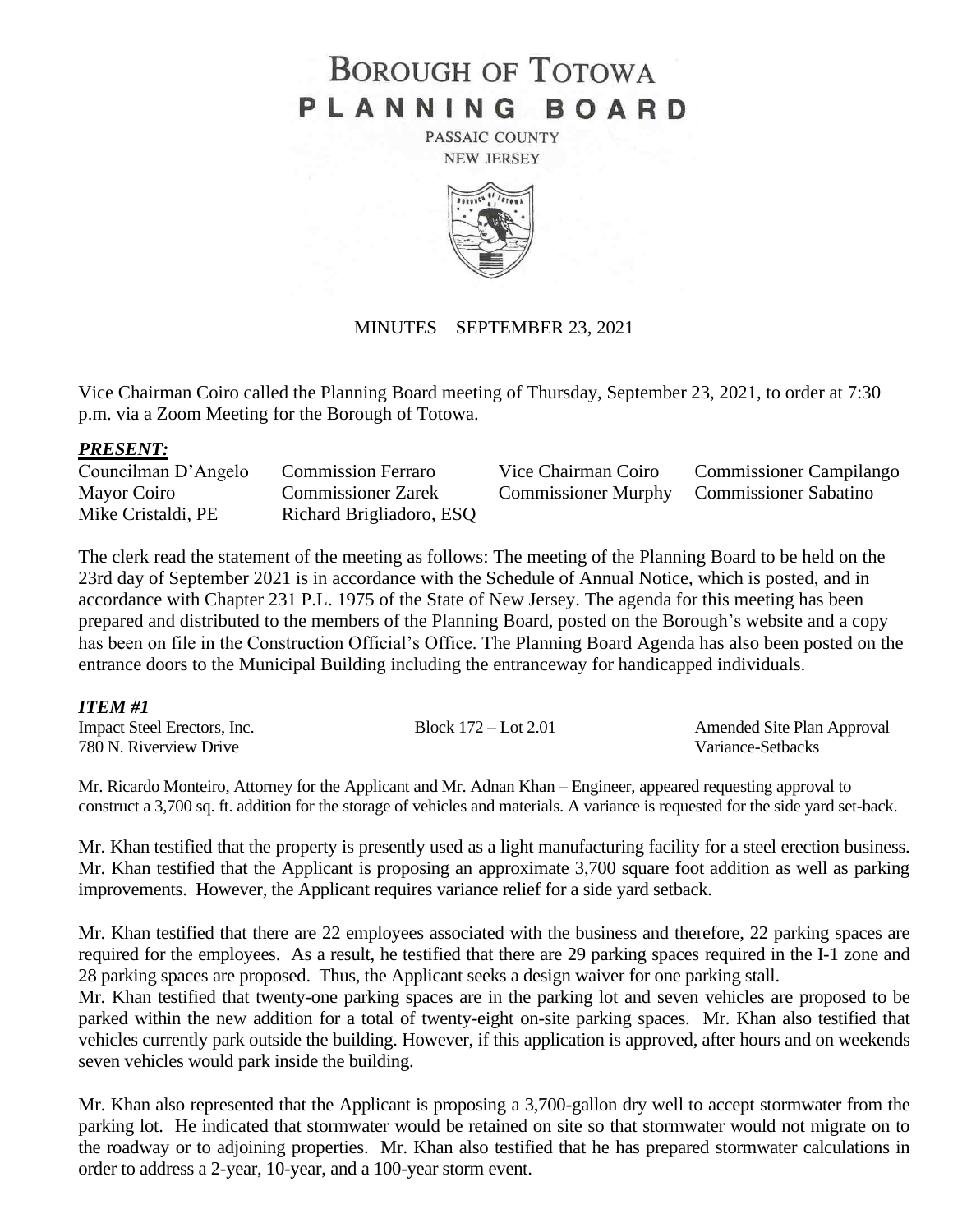## PLANNING BOARD MEETING September 23, 2021 MINUTES CONTINUED PAGE 2

The Applicant also stipulated that as a condition of approval the Applicant would provide permeability soil tests to the Board Engineer. Mr. Khan also represented that as a condition of approval, the Applicant would be willing to work with the Board Engineer in order to identify any trees to be removed and would work with the Board Engineer to provide a suitable tree replacement plan.

Mr. Khan testified that the Applicant is not able to comply with providing landscaping with respect to 10% of the parking area. However, he reviewed the existing landscaping on the site and represented that there is more than sufficient landscaping on site to meet the intent of the ordinance even though landscaping is not provided specifically in the parking area. Mr. Khan also stipulated that although the lighting plan shows some spillover lighting, the Applicant will submit a lighting plan to the Board Engineer in order to demonstrate that there will be no spillover lighting on to adjoining properties.

The Board and the Applicant engaged in a discussion regarding reducing the size of the proposed addition. The minimum side yard setback is 30 feet and 26.3 feet is existing and the Applicant is now proposing a setback of 1.33 feet. The Board requested that the Applicant increase the side yard setback and then return to the Board.

A motion was offered by Commissioner Campilango and seconded by Commissioner Zarek to open the public portion of the meeting.

All in Favor …… 8-0

There were no members of the public present.

A motion was offered by Commissioner Campilango and seconded by Commissioner Zarek to close the public portion of the meeting.

All in Favor …… 8-0

A motion was offered by Commissioner Campilango and seconded by Commissioner Zarek to carry this matter to our regular meeting of October 14, 2021 on or about 7:30PM without further notice.

Eight agreed to a roll call vote… 8-0

#### *ITEM #2*

361 Union Blvd., LLC Block 94 – Lot 1 Site Plan Approval 361 Union Blvd. Certificate of Occupancy

Mr. Stephan Hambrecht, Architect and Mr. Jared Drill, Applicant appeared requesting the approval for occupancy of approximately 3,500 square feet of space to operate a law office, The Vespi Law Firm, LLC.

Testifying on behalf of the Applicant was Stephen Hambrecht, a licensed architect in the State of New Jersey. The anticipated hours of operation are Monday through Saturday from 9:00 a.m. to 5:00 p.m. However, most likely on Saturday the law firm will be closed by approximately 3:00 p.m. The law firm will have a total of ten full-time employees and two part-time employees. The parking lot has eighteen parking spaces. The business will be open under the name The Vespi Law Firm. The Vespi Law Firm currently operates out of 547 Union Boulevard, Totowa, New Jersey. The Vespi Law Firm is a personal injury law firm. Mr. Hambrecht reviewed with the Board the internal configuration of the office space which will contain offices, conference rooms, a lounge or break area among other rooms on site.

The Applicant also requested approval to install four façade signs. However, the Applicant did not provide illustrations of the proposed signs. As a result, the Board did not grant any sign approval in connection with this application. The applicant intends to return to the Planning Board meeting of October 14, 2021 with required illustrations and site plan.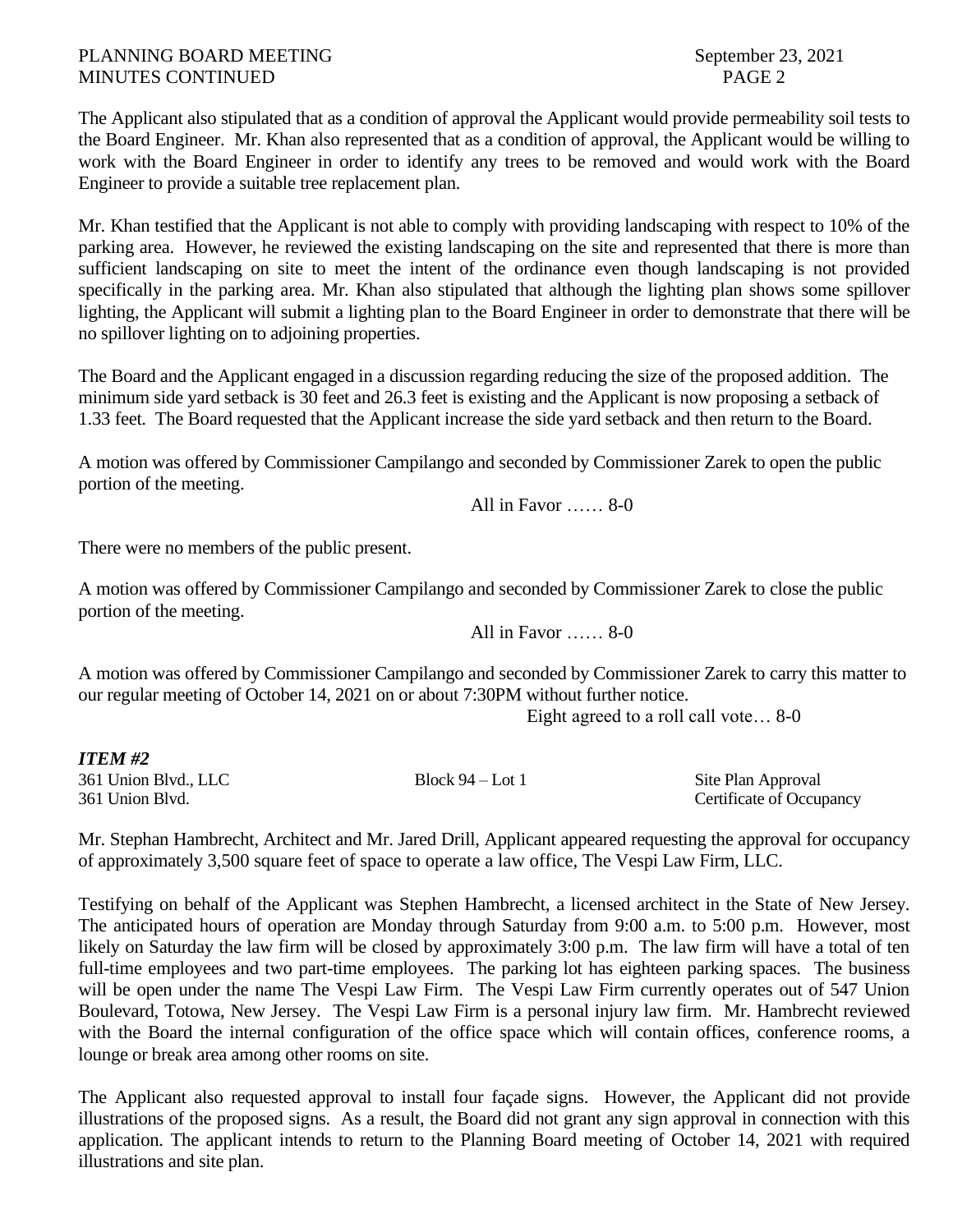## PLANNING BOARD MEETING September 23, 2021 MINUTES CONTINUED PAGE 3

A motion was offered by Commissioner Campilango and seconded by Commissioner Zarek to carry the sign portion of the application to our October 14, 2021 meeting.

All in Favor …… 8-0

A motion was offered by Commissioner Campilango and seconded by Commissioner Zarek to approve the site plan for occupancy only as presented. This approval is subject to and contingent upon the following conditions and will be memorialized in a Resolution at a future date:

- 1. The construction of internal partitions, exits, entrances and fire safety devices are subject to and require the approval of the fire sub-code official, the fire inspector, and the building inspector.
- 2. The applicant will supply the Chief of Police with an emergency contact list and will also obtain the approval of the Police Chief pertaining to all alarms and security devices.
- 3. There will be no outside storage of equipment or materials.
- 4. The applicant will comply with all other applicable rules, regulations, ordinances, and statutes of the Borough of Totowa, County of Passaic, State of New Jersey or any other agency having jurisdiction.

Eight agreed to a roll call vote… 8-0

| <b>ITEM#3</b>    |                     |                          |
|------------------|---------------------|--------------------------|
| For Dancers Only | Block $106 -$ Lot 1 | Site Plan Approval       |
| 320 Union Blvd.  |                     | Certificate of Occupancy |

Ms. Kelly Allen appeared requesting the approval for occupancy to operate a second dance studio at the subject Property. Ms. Allen currently operates a dance studio commonly known as "For Dancers Only" at 248 Union Boulevard.

Ms. Allen testified that she has operated "For Dancers Only" for approximately 32 years. The nature of the business is to provide dance instruction to dancers between the ages of 2 years old and 18 years old. The dance school teaches ballet, tap, jazz, contemporary dance routines and modern dance. There will be small class sizes between 8 to 12 students in 1 dance studio. There will be 1 full time instructor and 2 to 4 part-time instructors.

The anticipated hours of operation are Monday through Friday from 10:00 a.m. to 8:00 p.m. The dance school operates on Saturday and Sunday from 9:00 a.m. to 4:00 p.m. The Applicant will occupy approximately 1,800 square feet of space at this location. On-site parking is available for approximately eight vehicles.

Regarding signage, Ms. Allen represented that at the present time she's not installing a building façade sign. However, Ms. Allen was advised that she could install signage on the glass entry door or glass windows except that such signage shall not exceed 20% of the glass area of the door or window.

A motion was offered by Commissioner Campilango and seconded by Commissioner Zarek to approve the site plan for occupancy only as presented. This approval is subject to and contingent upon the following conditions and will be memorialized in a Resolution at a future date:

- 1. The construction of internal partitions, exits, entrances and fire safety devices are subject to and require the approval of the fire sub-code official, the fire inspector, and the building inspector.
- 2. The applicant will supply the Chief of Police with an emergency contact list and will also obtain the approval of the Police Chief pertaining to all alarms and security devices.
- 3. There will be no outside storage of equipment or materials.
- 4. The Applicant is permitted to install a sign in the window or door area. However, said sign shall not exceed 20% of the window or door area.
- 5. The applicant will comply with all other applicable rules, regulations, ordinances, and statutes of the Borough of Totowa, County of Passaic, State of New Jersey or any other agency having jurisdiction.

Eight agreed to a roll call vote… 8-0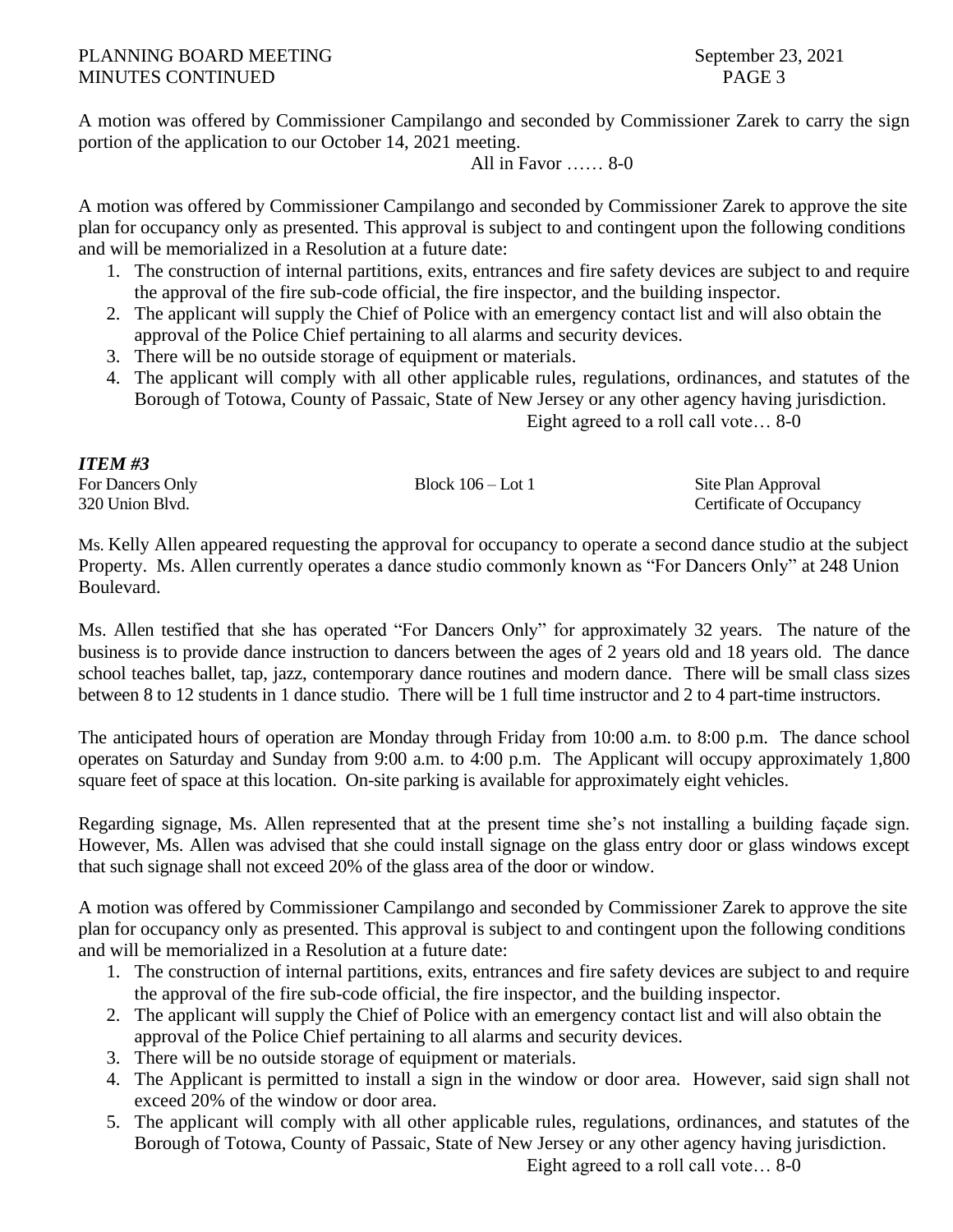### PLANNING BOARD MEETING September 23, 2021 MINUTES CONTINUED PAGE 4

*ITEM #4*

*ITEM #5*

## Fusion 27 Block 145 – Lot 13 Site Plan Approval

545 Union Blvd. Certificate of Occupancy

Mr. Jose Olivares appeared requesting the approval for the continued occupancy of approximately 1,400 sq. ft. of restaurant space. This is a change of ownership.

The restaurant will be open Monday through Thursday from 11:30 a.m. to 3:00 p.m. and then reopening at 5:00 p.m. until 10:00 p.m. On Friday and Saturday the hours will be from 5:00 p.m. to 11:00 p.m. On Sunday the restaurant will be open from 2:00 p.m. to 9:00 p.m.

Regarding signage, the Applicant seeks to install a new sign in the existing sign-box to reflect the name of the new restaurant. The sign will have a white background with black lettering.

A motion was offered by Commissioner Campilango and seconded by Commissioner Zarek to approve the site plan for occupancy only as presented. This approval is subject to and contingent upon the following conditions and will be memorialized in a Resolution at a future date:

- 1. The construction of internal partitions, exits, entrances and fire safety devices are subject to and require the approval of the fire sub-code official, the fire inspector, and the building inspector.
- 2. The applicant will supply the Chief of Police with an emergency contact list and will also obtain the approval of the Police Chief pertaining to all alarms and security devices.
- 3. There will be no outside storage of equipment or materials.
- 4. The Applicant will comply with the sign ordinances of the Borough of Totowa and is permitted to install a sign in the window or door area. Signs shall not exceed 20% of the window or door area.
- 5. The applicant will comply with all other applicable rules, regulations, ordinances, and statutes of the Borough of Totowa, County of Passaic, State of New Jersey or any other agency having jurisdiction hereunder.

Eight agreed to a roll call vote… 8-0

| _ _ _ _ _ _ _ _ _ _          |                    |                          |
|------------------------------|--------------------|--------------------------|
| Italian American Soccer Club | Block $10 -$ Lot 3 | Site Plan Approval       |
| 785 Totowa Road              |                    | Certificate of Occupancy |

Mr. Robert Aliano, a member of the Italian-American Soccer Club appeared requesting the approval for occupancy. The central purpose of the club is to hold regular meetings and to have related social gatherings for the members of the Soccer Club. The Soccer Club also engages in fund raising activities. The anticipated hours of operation will be seven days a week between the hours of 7:00 a.m. and 10:00 p.m. Mr. Aliano represented that the Applicant will not install signage. Parking is shared in common with other tenants in the office building A motion was offered by Commissioner Campilango and seconded by Commissioner Zarek to approve the site plan for occupancy only as presented. This approval is subject to and contingent upon the following conditions and will be memorialized in a Resolution at a future date:

- 1. The construction of internal partitions, exits, entrances and fire safety devices are subject to and require the approval of the fire sub-code official, the fire inspector, and the building inspector.
- 2. The applicant will supply the Chief of Police with an emergency contact list and will also obtain the approval of the Police Chief pertaining to all alarms and security devices.
- 3. There will be no outside storage of equipment or materials.
- 4. The Applicant will comply with the sign ordinances of the Borough of Totowa and is permitted to install a sign in the window or door area. Signs shall not exceed 20% of the window or door area.
- 5. The applicant will comply with all other applicable rules, regulations, ordinances, and statutes of the Borough of Totowa, County of Passaic, State of New Jersey or any other agency having jurisdiction.

Eight agreed to a roll call vote… 8-0